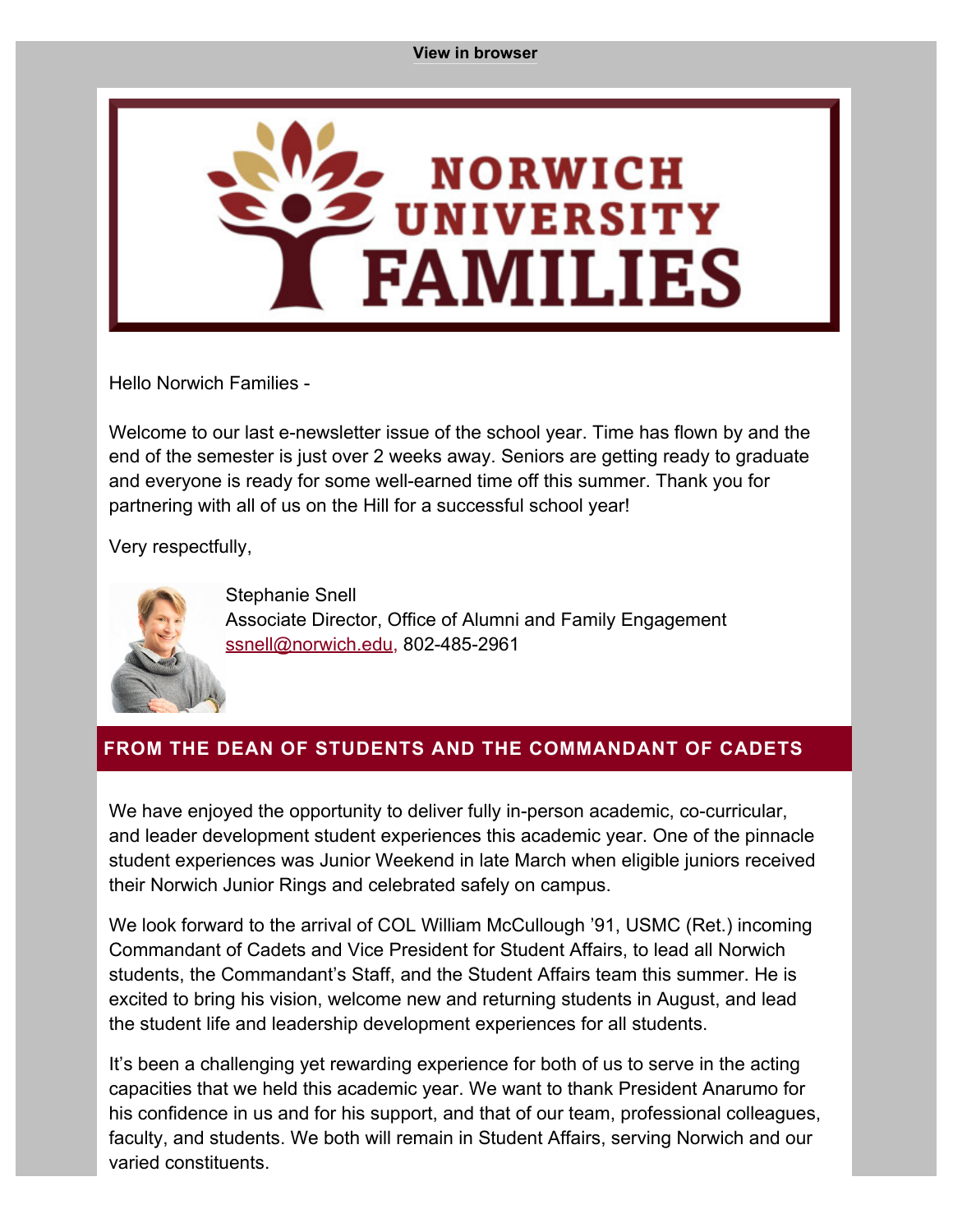Below is essential information for you and our students to know. As we think ahead to Summer, please encourage your students to prioritize any outstanding academic coursework and live the [Norwich Guiding Values](https://alumni.norwich.edu/page.redir?target=https%3a%2f%2fwww.norwich.edu%2fabout%2f1210-guiding-values&srcid=160281&srctid=1&erid=22839051&trid=90b5a55b-5230-4f9d-908d-63711ea339aa).

## **FALL 2022 HOUSING**

The Fall 2022 Housing process is in progress. Intent to Return Forms were due Monday, April 11. All students, including graduating seniors must complete the Form. If your student has not yet completed the Form, please encourage them to do so. Students will need to use their Norwich login to access the [Intent to Return Form.](https://alumni.norwich.edu/page.redir?target=https%3a%2f%2fnextgensso.com%2fsp%2fstartSSO.ping%3fPartnerIdpId%3dhttps%3a%2f%2fsts.windows.net%2f34fcb756-3a7c-4dea-ab4d-5324bc02ef5e%2f%26TargetResource%3dhttps%253a%252f%252fdynamicforms.ngwebsolutions.com%252fSubmit%252fStart%252f012b8b77-5930-4d9a-8ce3-35f60870837d&srcid=160281&srctid=1&erid=22839051&trid=90b5a55b-5230-4f9d-908d-63711ea339aa)

# **FINAL EXAMS AND CHECK-OUT**

Winter seems to have passed, we trudged through "mud season," and we're now starting to see some sun, green, and buds on trees. That must mean that final exams are approaching! The final exam week is scheduled for Saturday, April 23rd through Friday, April 29th. Faculty grades for seniors are due Thursday, April 28 and all grades are due Tuesday, May 3rd, so students should expect to see their final grades in Banner by those dates.

Students are required to vacate the residence halls and barracks within 24-hours of their last final exam or academic project. Residence Halls and barracks close at noon on Saturday, April 30. (*However, the residence halls and barracks will remain open through noon on Sunday, May 1st for students who are graduating and/or commissioning*.) We anticipate that a very small number of students may need an extended stay on campus. Cadets who require an extended stay must submit a request to their company mentor no later than Monday, April 25th. Civilian students who require an extended stay must email [nureslife@norwich.edu](mailto:nureslife@norwich.edu) no later than Monday, April 25th.

The last meal served in the dining hall will be breakfast from 8:00 – 10:00 a.m. on Sunday, May 1st.

As always, please encourage your students to take full advantage of [student support](https://alumni.norwich.edu/page.redir?target=https%3a%2f%2fwww.norwich.edu%2fcampus-life&srcid=160281&srctid=1&erid=22839051&trid=90b5a55b-5230-4f9d-908d-63711ea339aa) [services on campus](https://alumni.norwich.edu/page.redir?target=https%3a%2f%2fwww.norwich.edu%2fcampus-life&srcid=160281&srctid=1&erid=22839051&trid=90b5a55b-5230-4f9d-908d-63711ea339aa), including the [Academic Achievement Center](https://alumni.norwich.edu/page.redir?target=https%3a%2f%2fwww.norwich.edu%2faac&srcid=160281&srctid=1&erid=22839051&trid=90b5a55b-5230-4f9d-908d-63711ea339aa), [Career & Internship](https://alumni.norwich.edu/page.redir?target=https%3a%2f%2fwww.norwich.edu%2fcareers&srcid=160281&srctid=1&erid=22839051&trid=90b5a55b-5230-4f9d-908d-63711ea339aa) [Center](https://alumni.norwich.edu/page.redir?target=https%3a%2f%2fwww.norwich.edu%2fcareers&srcid=160281&srctid=1&erid=22839051&trid=90b5a55b-5230-4f9d-908d-63711ea339aa), and the [Counseling & Wellness Center](https://alumni.norwich.edu/page.redir?target=https%3a%2f%2fwww.norwich.edu%2fcounseling&srcid=160281&srctid=1&erid=22839051&trid=90b5a55b-5230-4f9d-908d-63711ea339aa) to underpin academic performance and student success.

# **Norwich Together! Norwich Forever!**



Gregory P. McGrath Acting Dean of Students & Assistant Vice President Student Affairs



William E. Passalacqua '88 Acting Commandant of Cadets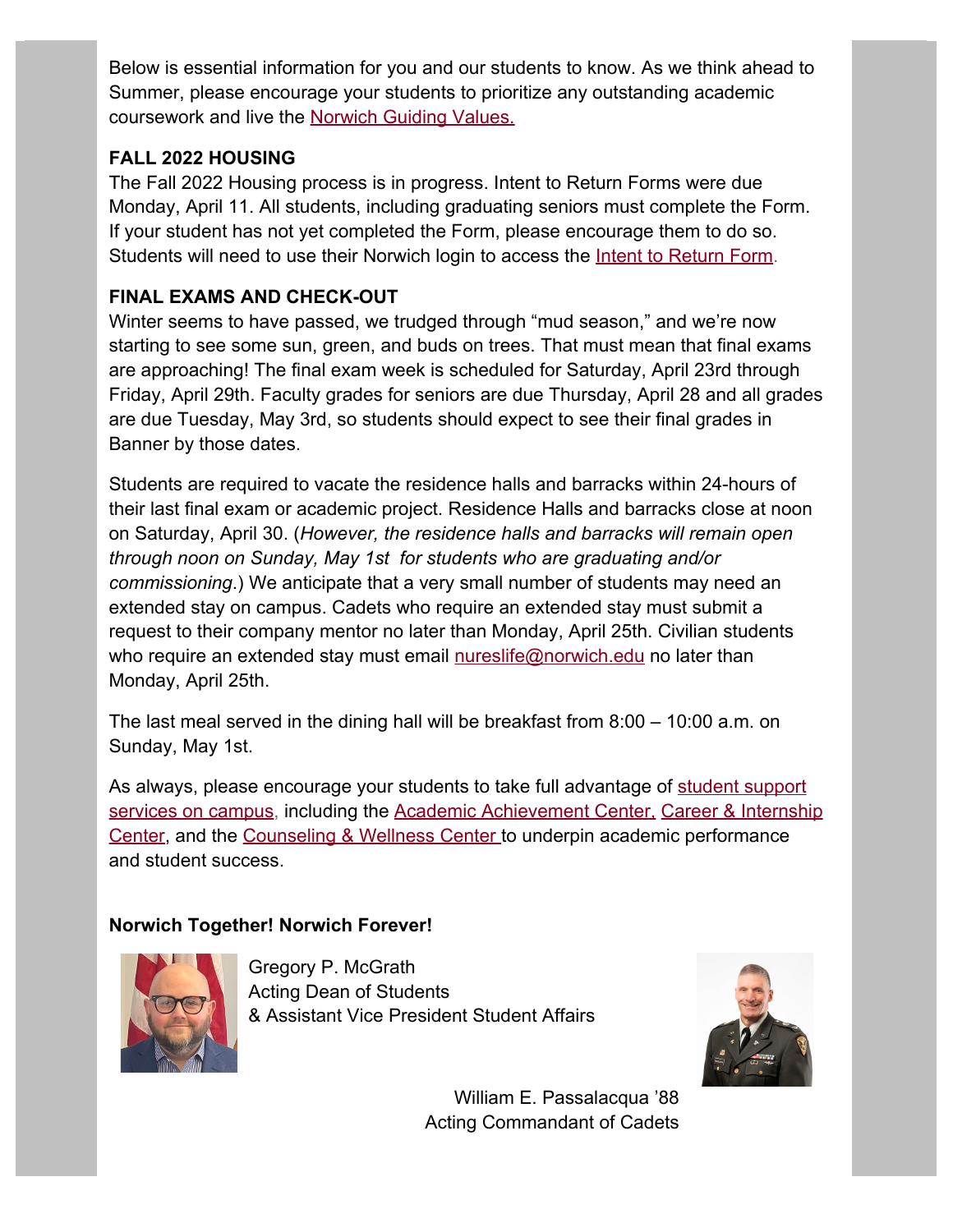#### **2022 COMMENCEMENT AND COMMISSIONING**

Commencement and Joint Commissioning is coming in about two weeks on Saturday, April 30th. Please continue to check the [Commencement website](https://alumni.norwich.edu/page.redir?target=https%3a%2f%2fwww.norwich.edu%2fcommencement&srcid=160281&srctid=1&erid=22839051&trid=90b5a55b-5230-4f9d-908d-63711ea339aa) for updates, including a graduation checklist, tickets, and more.

**Please [visit this link](https://alumni.norwich.edu/page.redir?target=https%3a%2f%2fwww.norwich.edu%2fcommencement%2fschedule&srcid=160281&srctid=1&erid=22839051&trid=90b5a55b-5230-4f9d-908d-63711ea339aa) to see the full commencement and commissioning schedule, with events starting on Thursday, April 28th.**

**Also, please note end of semester/ commencement dining service hours of operation as follows:**

#### **Friday, April 29**

Dunkin Donuts: 7:00 a.m. - 3:00 p.m. The Mill: 3:00-10:00 p.m.

Dining Hall Breakfast: 6:45-9:30 a.m. Continental Breakfast: 9:45-10:45 a.m. Lunch: 11:00 a.m. - 1:30 p.m. Snack: 1:30-4:45 p.m. Dinner: 5:00-8:00 p.m.

#### **Saturday, April 30**

Dunkin Donuts: 7:00-9:00 a.m. and 12:00-6:00 p.m. The Mill: 12:00-6:00 p.m.

Dining Hall Breakfast: 6:45-9:30 a.m. Lunch: 11:30-2:00 p.m. Dinner: 4:30-6:30 p.m.

### **GIVE GRATITUDE**



In celebration of the end of the academic year, we are asking the Norwich community to spread gratitude across campus. [Will you join us by honoring your student?](https://alumni.norwich.edu/page.redir?target=https%3a%2f%2fwww.givecampus.com%2fu4nla1&srcid=160281&srctid=1&erid=22839051&trid=90b5a55b-5230-4f9d-908d-63711ea339aa) When you make a gift of any amount, include your student's name and a special note. We will print and deliver your note to them during the final week of April.

Looking for a more permanent way to celebrate your student? With your gift of \$1,000 or more, you will receive a brick on the Upper Parade Ground that can be engraved in celebration of your student (limit of 48 characters).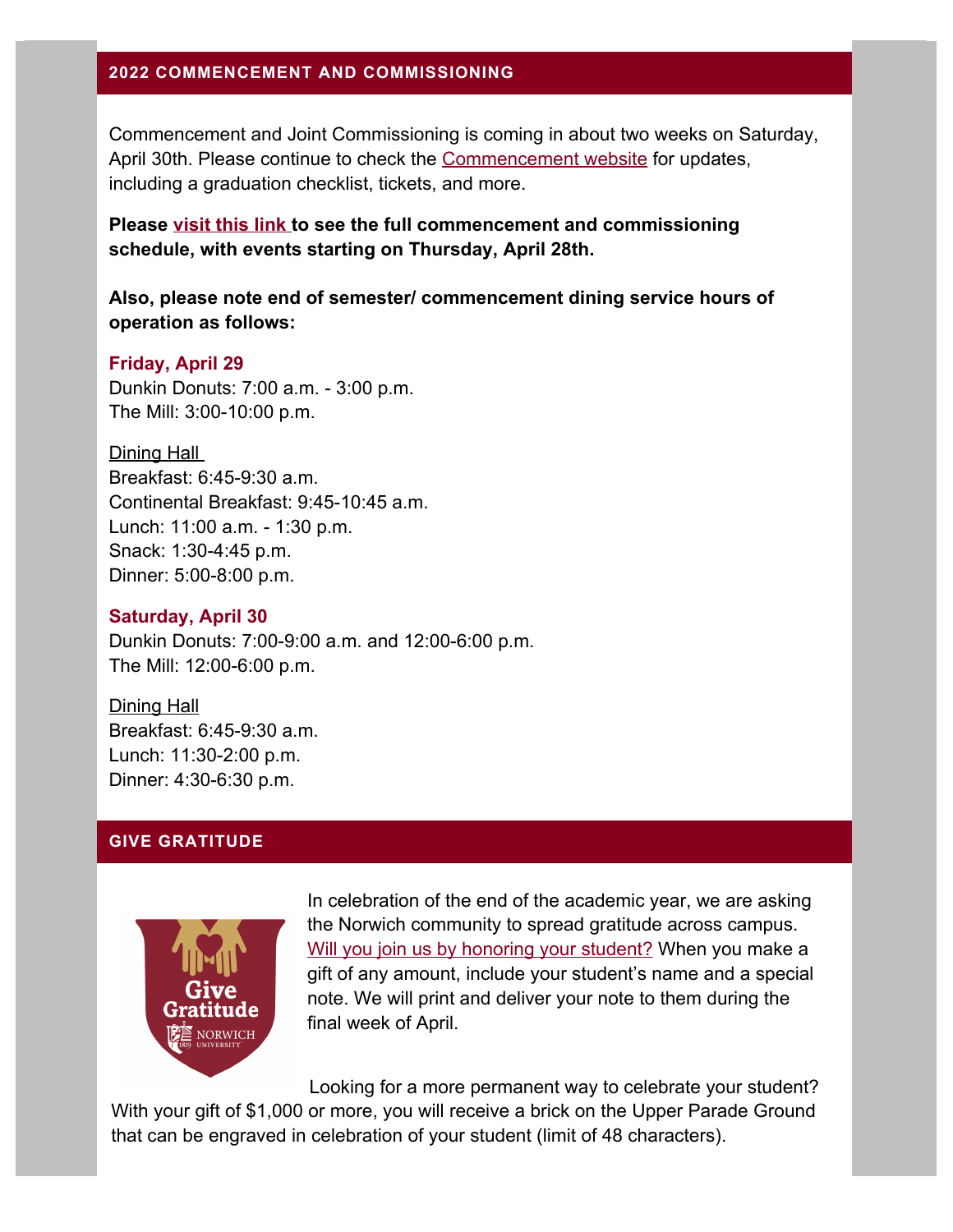#### **PACKING UP AND HEADING HOME**

**SUMMER STORAGE.** Please note that Norwich does not provide summer storage of belongings on campus. However, there are many local (Montpelier & Barre) storage facility options for returning students to store their belongings in VT while they head home for the summer. Students can coordinate with their on-campus peers to share the cost of storage or even find more creative and free storage solutions with local NU families. Additionally, students can also work with the Norwich mailroom to ship out items from Norwich *(being sure to plan ahead and pay for shipments at the time of drop off)*.

Families can also visit the [Cadet Connection Facebook group](https://alumni.norwich.edu/page.redir?target=https%3a%2f%2fwww.facebook.com%2fgroups%2f550478446381979&srcid=160281&srctid=1&erid=22839051&trid=90b5a55b-5230-4f9d-908d-63711ea339aa) that was started and run by you, our NU families, with the intent on sharing resources and offers of assistance fo issues like this. *(Please note that the university does not moderate this group.)*

**AIRPORT SHUTTLE.** Lastly, for those students flying from Burlington International Airport (BTV), you may utilize Vermont Tour and Charter for BTV airport transportation needs: [https://vermonttourandcharter.com/norwich](https://alumni.norwich.edu/page.redir?target=https%3a%2f%2fvermonttourandcharter.com%2fnorwich&srcid=160281&srctid=1&erid=22839051&trid=90b5a55b-5230-4f9d-908d-63711ea339aa) *(There are no university shuttles to the Montpelier AMTRAK train/ bus station at the end of the semester.)*

### **STUDENT SURVEYS FOR THE CAREER CENTER**

**Want to give your graduate a shout-out on our official NU social media accounts and help them win some cool prizes?** Encourage them to complete the First Destination Survey! Federal law requires that universities provide certain information to current and prospective students. Much like you when you were looking at colleges with your graduate, prospective students and families looking at Norwich want to know what their opportunities will look like post-graduation. Additionally, the survey will help us provide resources and support to graduates still seeking employment or pursuing grad school. *What is shared?* Only anonymous compiled data for majors, colleges, and the overall university will be published. All personally identifiable information will be protected, and all salary data will be averaged. No data will be used for fundraising efforts.

If your graduate completes the survey, they will be entered to win one of the following items:

- NU Diploma Frame (\$150 value)
- Gift Card for Business Apparel (\$150 Value)
- NU Branded Padfolio
- Personalize Business Cards
- Gas Card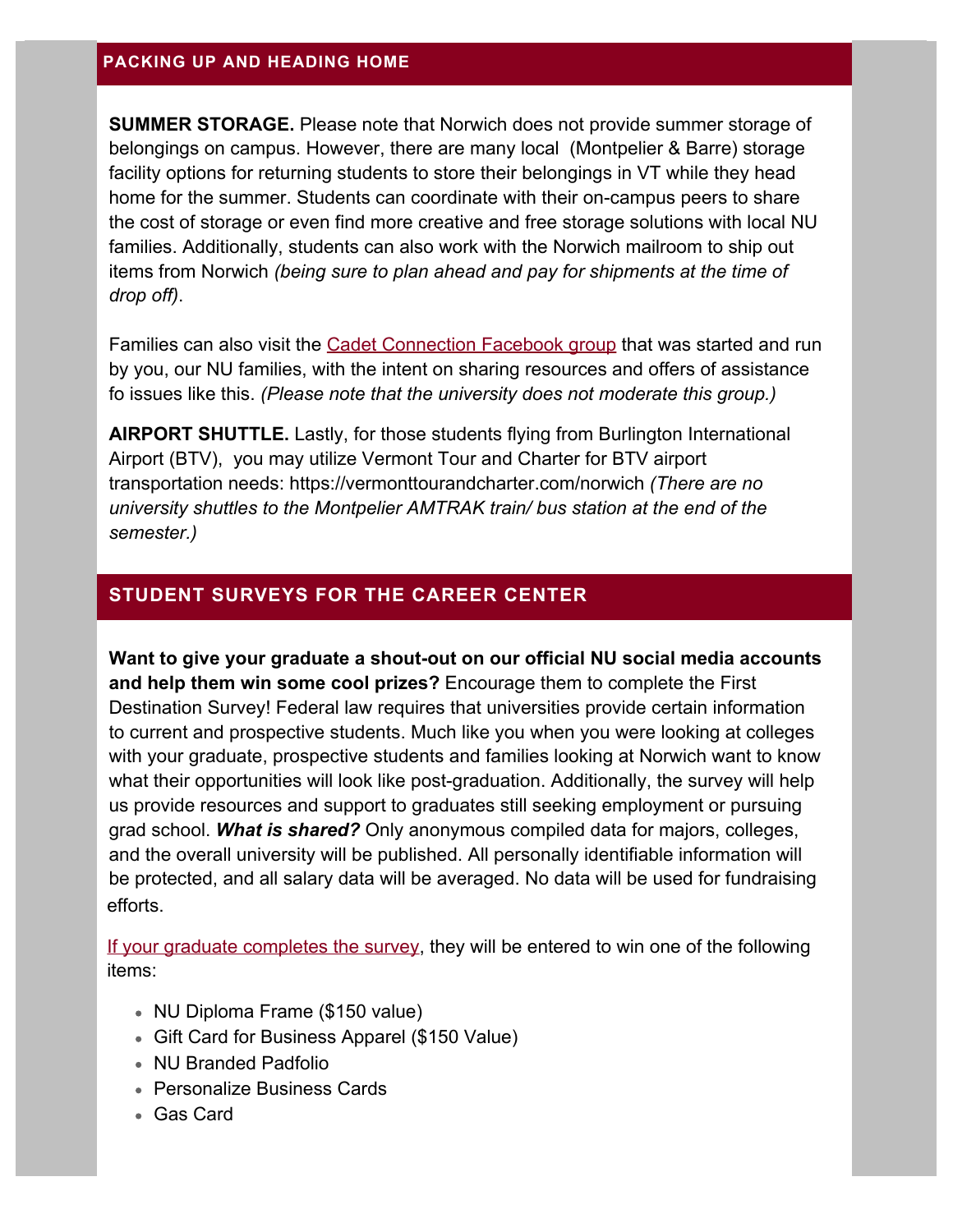Please have your graduate contact the CIC at careers@norwich.edu or log onto Handshake and make your appointment for personalized assistance today! We can serve recent graduates for nine months post-graduation.

## **NOTES FROM THE OFFICE OF THE REGISTRAR**

A student who plans to get ahead or caught up on coursework over the summer at another college must request permission to be a transient student and course preapproval. The form is located on the internal Norwich Registrar's SharePoint site for student access.. Login is required.

A student who plans to graduate in December 2022, Spring 2023, or Summer 2023 is encouraged to conduct a course and credit hour audit using their online DegreeWorks degree audit via BannerWeb. Summer is an opportunity to get back on track to meet degree completion requirements and timelines, or to graduate early. The student's advisor or the Registrar's Office (802-485-2035) can answer questions if the student is uncertain.

# **EVENTS ON AND OFF CAMPUS**



There are many events happening on campus and off. Check out Norwich events happening around the country by viewing our **[Event Calendar.](https://alumni.norwich.edu/Events?srctid=1&erid=22839051&trid=90b5a55b-5230-4f9d-908d-63711ea339aa)** Here's a sampling of upcoming events:

**The President's InaugurationTour continues through May 13th.** This spring President Anarumo has been traveling the country to meet the Norwich family and share his vision for Norwich's third century. Join

us for the next events commemorating this special tour on May 12th & 13th on Long Island and in NY[C.](https://alumni.norwich.edu/page.redir?target=https%3a%2f%2falumni.norwich.edu%2finaugurationtour&srcid=160281&srctid=1&erid=22839051&trid=90b5a55b-5230-4f9d-908d-63711ea339aa) **[Click here for more details and to register.](https://alumni.norwich.edu/page.redir?target=https%3a%2f%2falumni.norwich.edu%2finaugurationtour&srcid=160281&srctid=1&erid=22839051&trid=90b5a55b-5230-4f9d-908d-63711ea339aa)**

## **Calling High-School Cyber Sleuths! Have a HS student interested in**

**getting involved in digital forensics?** Want to learn how to defend against cyber attacks? At Norwich University's virtual week-long GenCyber Forensics pre-college program this summer, you will dive deep into the cyber-realm with tools used by police forces around the world through a series of gaming, modeling, and simulation activities.

Visit https://www.norwich.edu/cyber/gencyber to see



last year's program lineup and get a hint of what 2022 will be like. New details, including 2022 dates, are coming soon.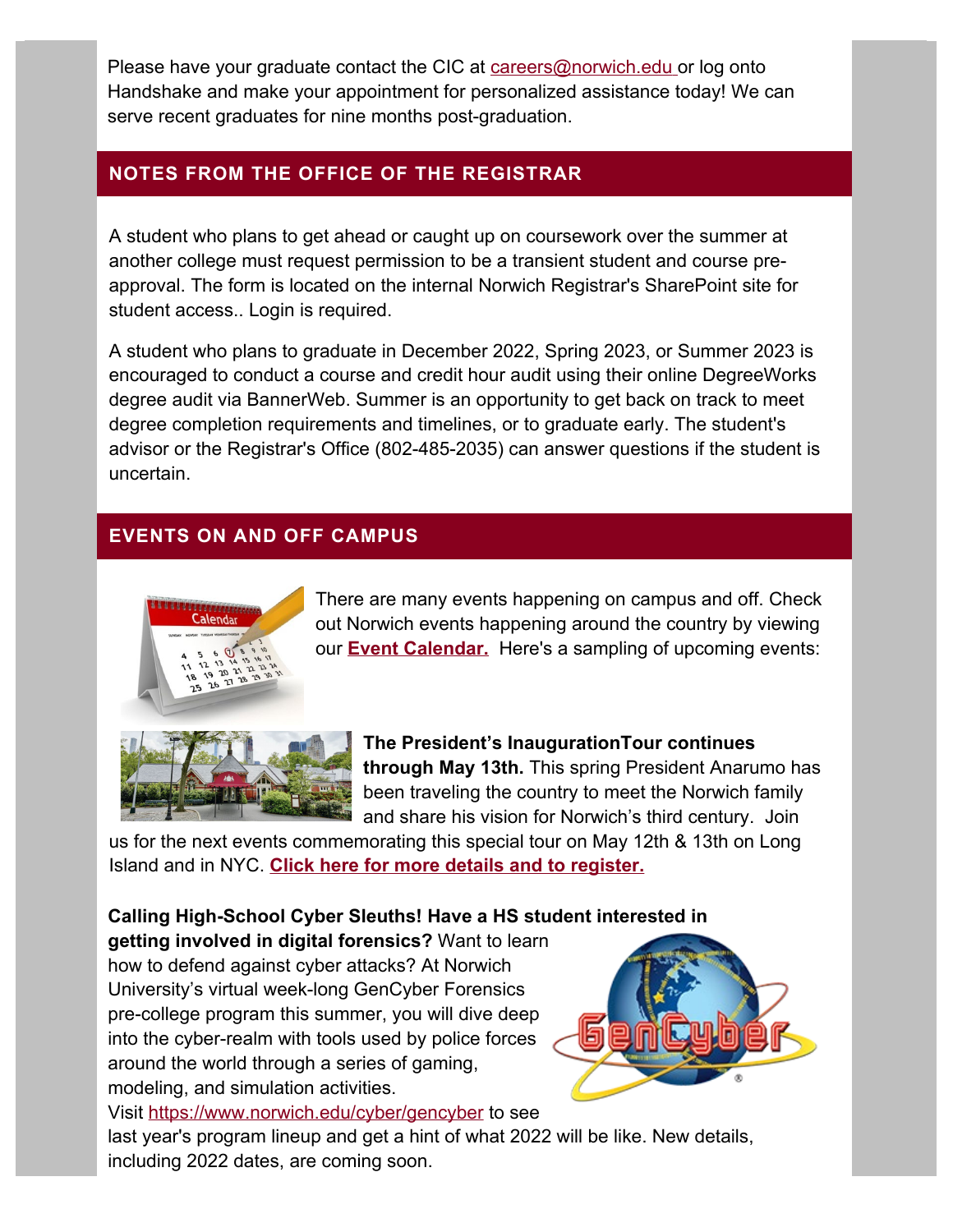

**Calling all scholars! The Norwich University Peace & War Center is looking for its next Richard S. Schultz '60 Military Writers' Symposium fellow.** Applications are due April 20th. Email [peaceandwar@norwich.edu](mailto:peaceandwar@norwich.edu) for the application. This fellowship provides \$2,500 for you to write, travel, create, research, or build on a topic related to the theme Robots Rising: The Weaponization of Artificial

Intelligence. The purpose of the Fellowship is to enable Norwich undergraduates from any academic discipline the opportunity to pursue areas of inquiry and experiences that will promote and expand their understanding of this year's Military Writers' Symposium Award. *The recipient will present the outcome of their work at the Military Writers' Symposium this October 12-13, 2022 at Norwich.*

**The 2022 Norwich University Military Writer's Symposium will take place on the Norwich University campus October 12th & 13th.** This year's theme is Robots Rising: The Weaponization of Artificial Intelligence. The NU Military Writers' Symposium is hosted by the John & Mary Frances Patton Peace and War Center. You can view details on the 2021 symposium and soon find more details on this year's program [here.](https://alumni.norwich.edu/page.redir?target=https%3a%2f%2fwww.norwich.edu%2fmilitary-writers-symposium&srcid=160281&srctid=1&erid=22839051&trid=90b5a55b-5230-4f9d-908d-63711ea339aa)



#### **CENTER FOR Join us on May 20, 2022, for the Resilient Global Resilience Vermont Conference hosted by the Norwich & Security Center for Global Security and Resilience.**  at NORWICH UNIVERSITY®

This year's theme is *Celebrating Resilience: Looking to the Past to Plan for the Future.* This event will bring together community leaders and groups working to celebrate and strengthen Vermont's resilience. This is a conference for Vermonters seeking to engage with each other, their communities, and the state at large through meaningful and interdisciplinary discussions and problem-solving. Join us for this one-day event as we look to the past to plan for our future. More information here: https://www.norwich.edu/cgrs/resilient-vermont/conference



### **Save the Date: Homecoming – September 15-18, 2022**

Homecoming 2022 is packed with special events that pay tribute to Norwich's traditions, celebrate our alumni, and bring the Norwich Family